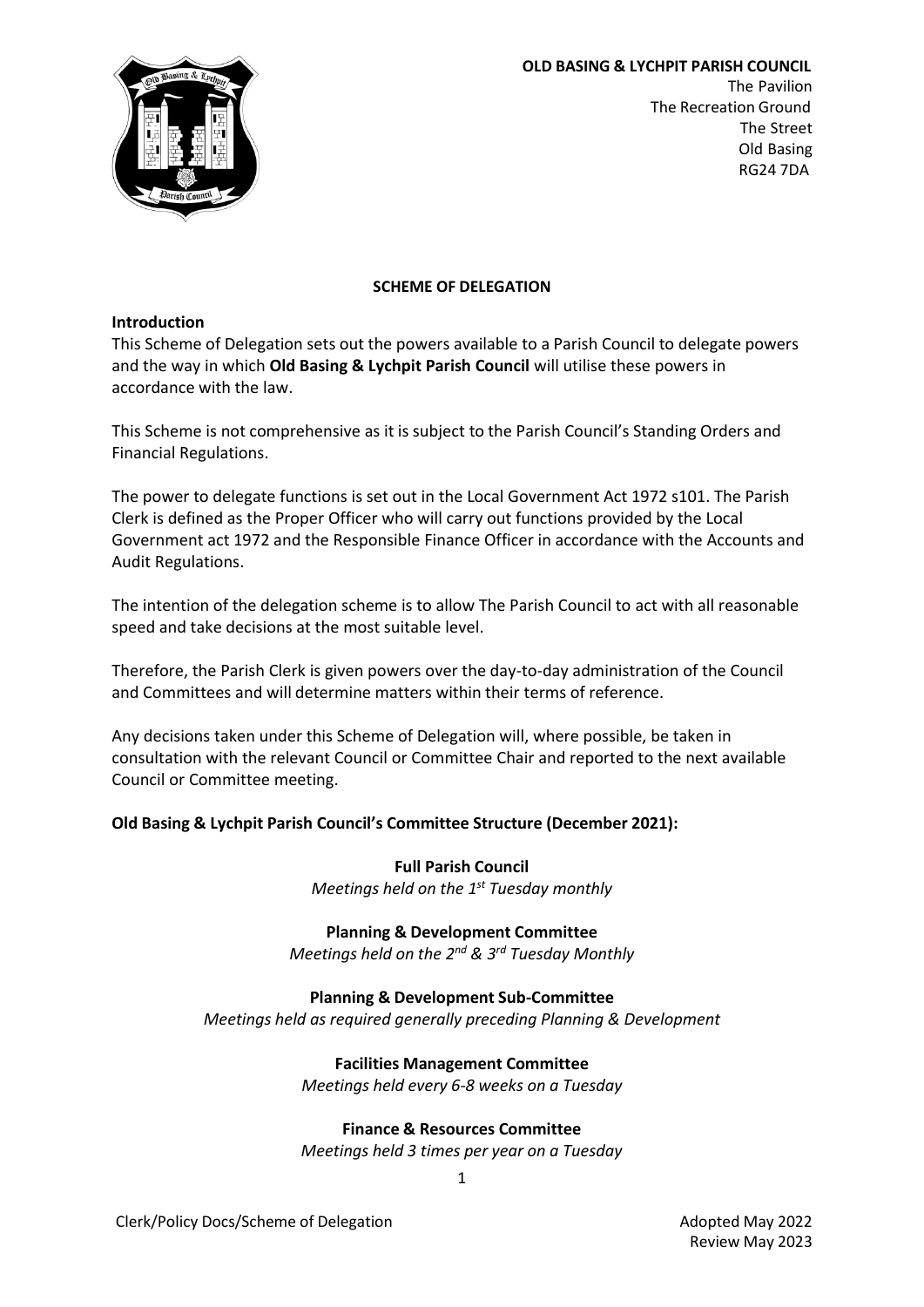

**OLD BASING & LYCHPIT PARISH COUNCIL** The Pavilion The Recreation Ground The Street Old Basing RG24 7DA

# **DELEGATED POWERS**

# **Delegated Powers and Responsibilities to the Parish Clerk**

In addition to the responsibilities set out in the Clerk's job description, the Clerk has the delegated authority to undertake the following matters on behalf of the Council:

- Day to day administration of services, together with routine inspections and control.
- Overall responsibility for staff.
- Authorisation to respond immediately to any correspondence requiring or requesting information relating to previous decisions of the Council, but not requiring an opinion to be taken by the Council or its Committees.
- Authorisation of routine budget expenditure in accordance with the Financial Regulations and to manage timely transfer of funds between the Council's bank accounts to maintain adequate cash flow.
- Handling of requests for information under the Freedom of Information Act 2000 and the General Data Protection Regulations, in consultation with the Chairman and/or Vice Chairman.
- Updating and managing the content of the Council's website and Facebook account.
- Co-ordinating the content and publishing the Council's newsletters and press statements, in consultation with the relevant Chairman.
- Disposal of Council records according to legal restrictions and the Council's Document Retention Policy.
- Preparation and submission of comments to consultations or correspondence where the Council's policy stance is known.
- Authority to liaise with third parties and invite representatives to Council or Committee meetings which are of interest to agreed Council policies, services or projects.
- Take appropriate actions arising from emergencies as required to respond to provide business continuity and respond to urgent Health & Safety matters, in consultation with the Chairman/Vice Chairman of the Council or relevant Committee.
- Authorisation to allow community organisations use of the Parish Council's assets or facilities for activities which support the Parish or Parish Council activities.

## **Urgent Decisions of the Council**

Urgent decisions required between scheduled meetings of the Council are delegated to the Clerk in consultation with the Chairman of the Council.

Decisions made under this delegation will be reported to, and recorded in the minutes of, the next full Council meeting.